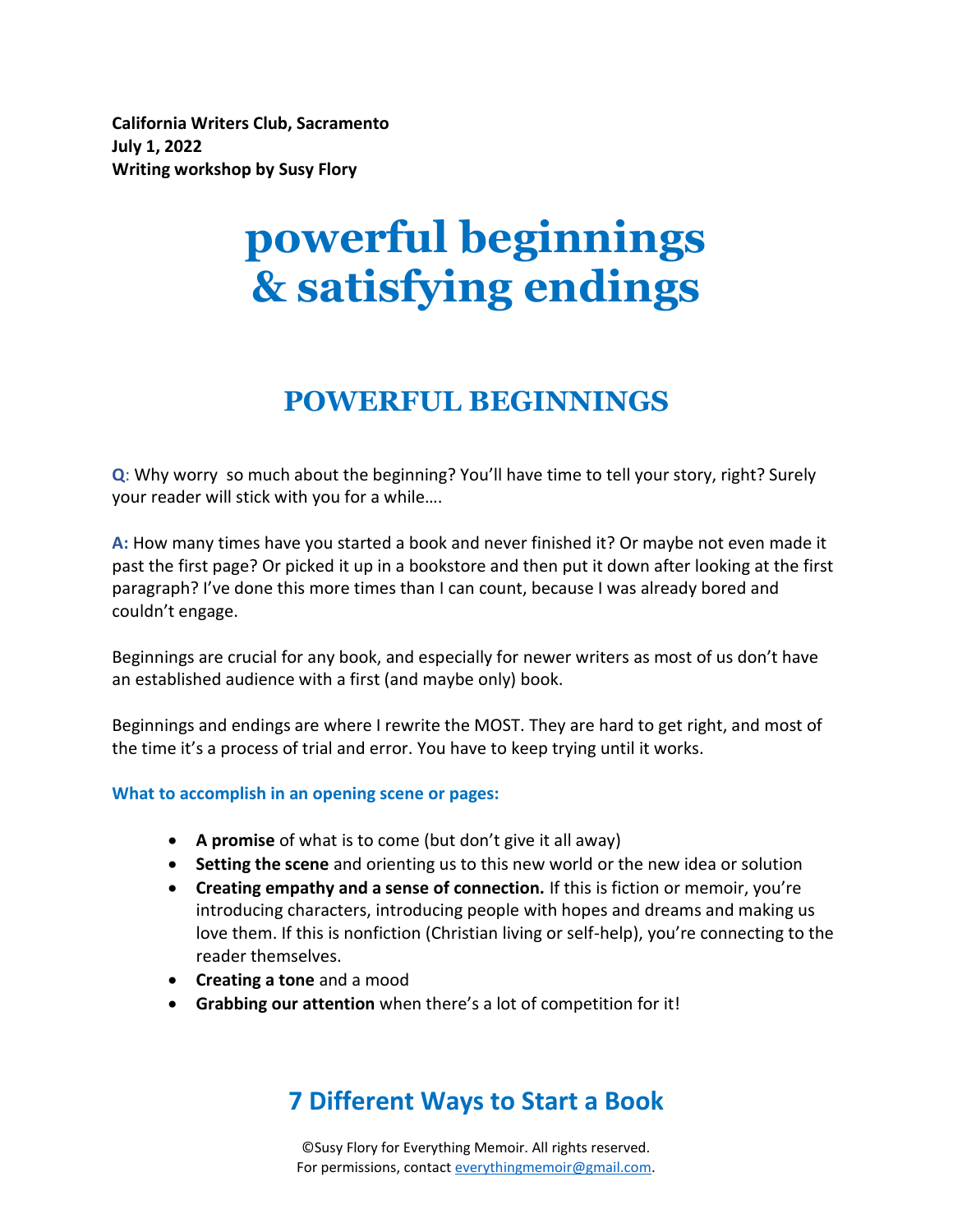# **& Hook Your Reader**

### 1. Orientation Opener

**— FICTION/MEMOIR:** Start with principal person, villain, the set up the brewing conflict, and then the moment where something significant happens to kick off the story (aka, inciting incident).

**— NONFICTION:** Start with a clear and comprehensive overview of the problem, and what the stakes are if the problem is not solved…and soon.

• **WHAT'S GREAT ABOUT THIS KIND OF OPENING:** It's a quick and intense start almost like an overview or preview.

### 2. A Day in the Life

**— FICTION/MEMOIR: A Day in the Life**: Introduce us to the main character or narrator and their world, right before everything changes when the story kicks off. What are their/your hopes and dreams? What is their/your life like? Make us fall in love with you or your main character.

**— NONFICTION:** What is a day like for a person with this current problem, situation, or outlook? What are their hopes and dreams? This is your reader, and they need your book. Show them you understand what their life is like, and they stick with you and your book as you lead them by the hand.

• **WHAT'S GREAT ABOUT THIS KIND OF OPENING:** Hooks the reader with a strong emotional connection to the main character, narrator, problem solver, or mentor.

### 3. Collage/Montage

**— For FICTION/MEMOIR:** Sometimes a character's (or your) life and struggles are so complicated you need to do a few scenes in the beginning to get a lot of information across. This is sometimes called a "shotgun" opening, with scattered scenes that create a strong impression. THEN the story can begin.

**— NONFICTION:** Sometimes real life examples are the way to go. A collection of vivid examples or powerful anecdotes about real people can show why a solution is needed for a particular life problem, or why this new approach is important to pay attention to.

• **WHAT'S GREAT ABOUT THIS KIND OF OPENING:** It takes strong writing, but this can be a WOW opening with a quick, sharp pace.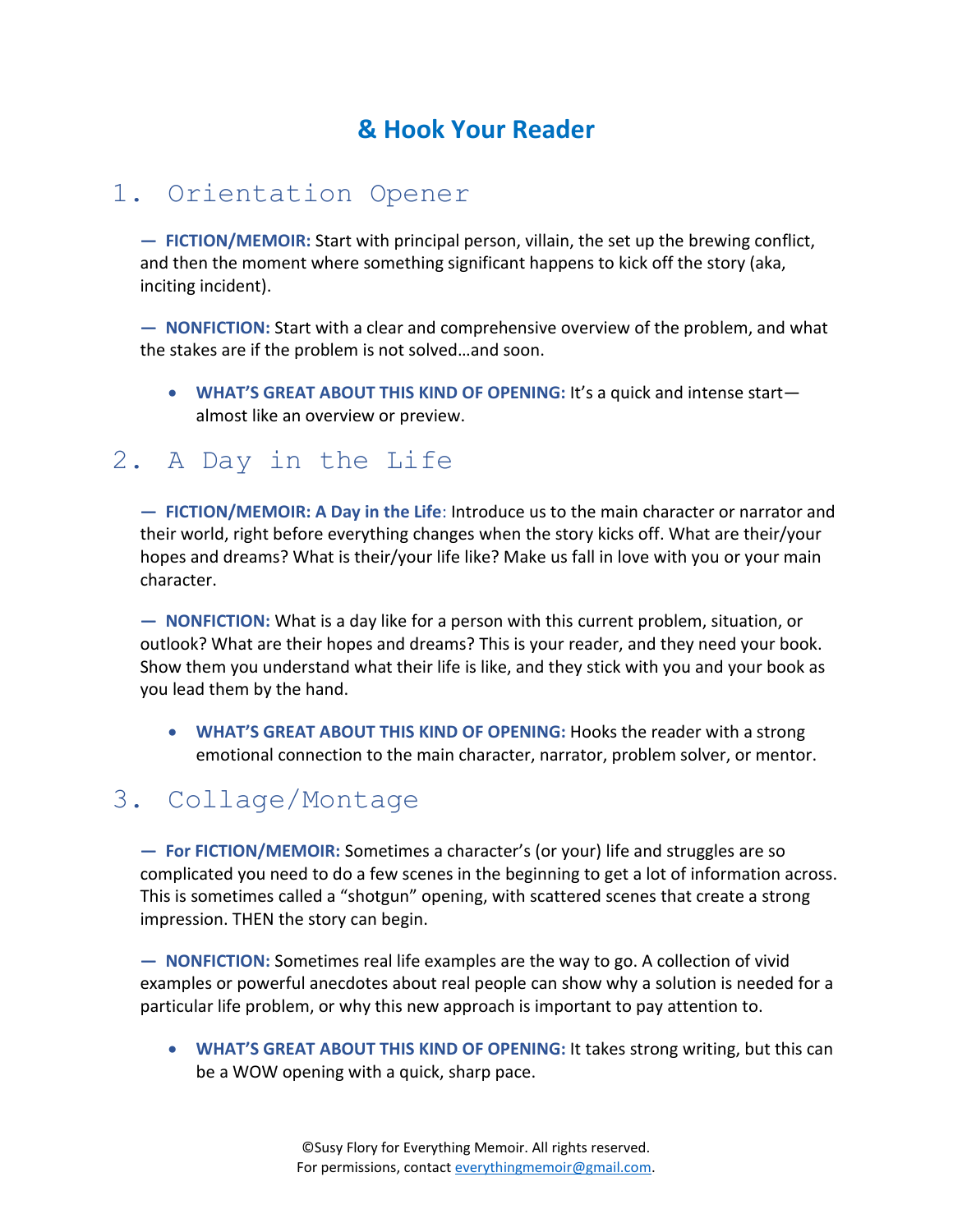# 4. Older and Wiser Perspective

**— For FICTION/MEMOIR:** You or your main character are older and wiser now (after the events of the book, still to come) and you use that wise voice to start the book with some perspective, and a hint of what is to come. Who doesn't want a wise guide to tell us an unforgettable story?

**— NONFICTION:** You are the wise guide here. Share some of your own struggles to show your reader that you understand what they are going through, and that there is help and hope on the other side.

• **WHAT'S GREAT ABOUT THIS KIND OF OPENING:** Gives the reader hope that there is wisdom to be had after persevering through difficult circumstances or a thorny problem.

#### 5. Welcome to my World

**— For FICTION/MEMOIR:** Create an immersive world and drop the reader right into the middle, using vivid imagery that appeals to the senses. Work hard to create a smooth flow of words and sentences, and the musical quality of language. A good editor can help.

**— NONFICTION:** Same! Use the first few pages to describe a new reality that will draw the reader in and help them to visualize a new reality that can be theirs, too.

• **WHAT'S GREAT ABOUT THIS KIND OF OPENING:** Everyone loves the magic and wonder of visiting a new world, or a new reality, in a book.

#### 6. Set Up a Mystery

**— For FICTION/MEMOIR:** All readers are curious. Set up a question that needs an answer, and requires us to read the book to find out what happens and why.

**— NONFICTION:** you set up the problem or current reality for the nonfiction reader, give strong hints to the solution but don't give it all away. They will need to read the book for that!

• **WHAT'S GREAT ABOUT THIS KIND OF OPENING:** I repeat—all readers are curious  $\odot$ 

### 7. Start in the Middle of the Action

**— For FICTION/MEMOIR:** Writing great action scenes takes skill and practice, but if you can pull this off, you can grab us quickly by starting in the middle of the action.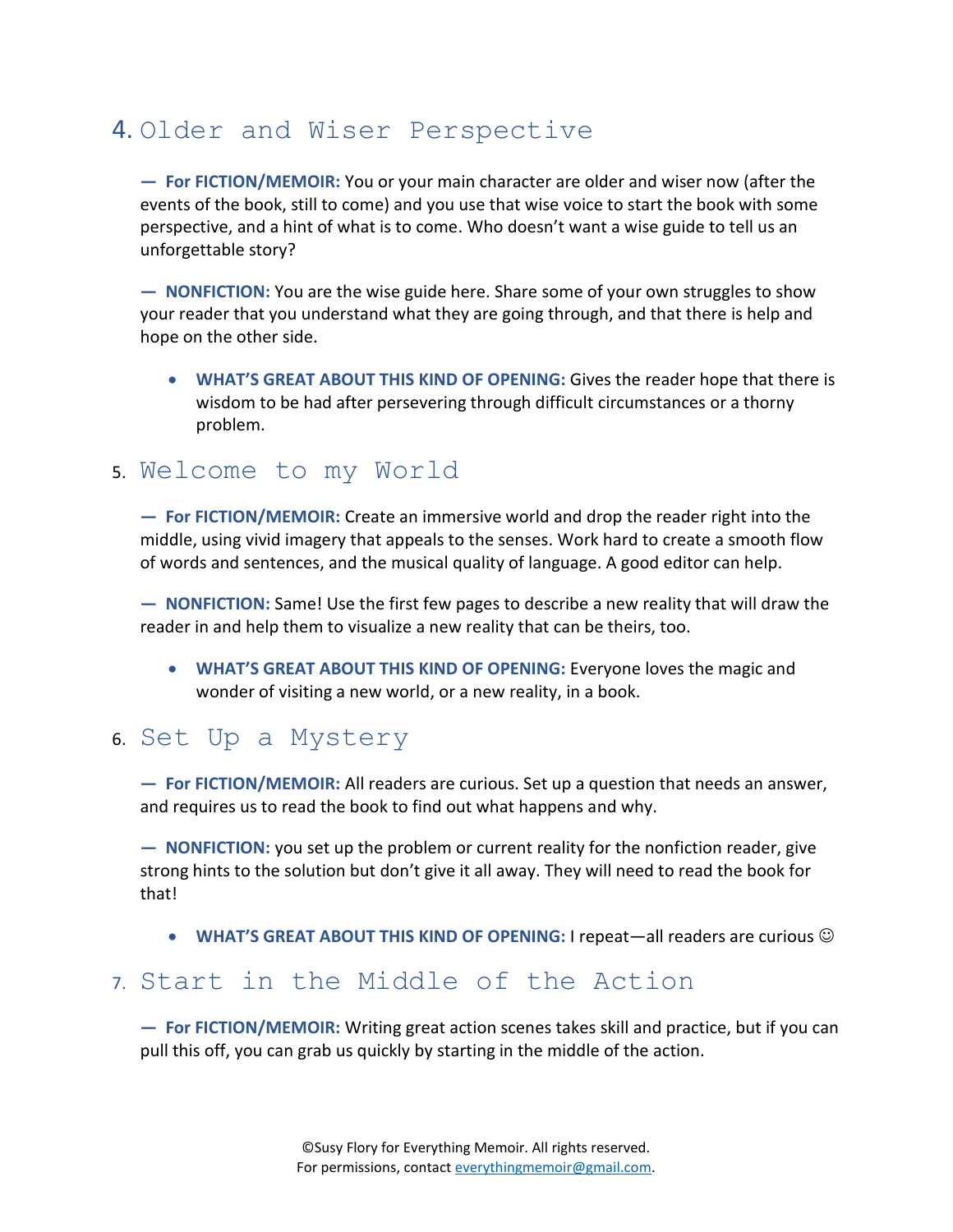**— NONFICTION:** Make the effort to infuse your opening sentences and paragraphs with a strong sense of urgency and intensity. For this kind of opening, you'll want to avoid long introductory passages. Jump right in.

• **WHAT'S GREAT ABOUT THIS KIND OF OPENING:** There's no room for boredom here!

### ONE LAST KEY TO A BEGINNING THAT GRABS THE READER:

A killer first line (or lines)! Write, write, write, and rewrite, rewrite, rewrite that first line until you get something that grabs the reader and won't let them go!

### AND…JUST FOR FUN…

# **HERE ARE SOME EXAMPLES OF GREAT MEMOIR FIRST LINES**

*since memoir is my specialty*  $\mathcal O$ 

My childhood came to a virtual halt when I was around five years old. *Little Heathens, by Mildred Armstrong Kalish*

Having just died, I shouldn't be starting my afterlife with a chicken sandwich, no matter what, especially one served up by nuns. *Learning to Die in Miami, by Carlos Eire*

Any way I tell this story is a lie, so I ask you to disconnect the device in your head that repeats at intervals how ancient and addled I am. *Lit, by Mary Karr (preface, in an open letter to her son)*

"The blood is still rolling off my flak jacket from the hole in my shoulder and there are bullets cracking into the sand all around me. *Born on the Fourth of July, by Ron Kovic*

At the age of three my grand aunt proclaimed her independence by categorically refusing to having her feet bound, resolutely tearing off the bandages as fast as they were applied. *Falling Leaves: The Memoir of an Unwanted Child, by Adeline Yen Mah*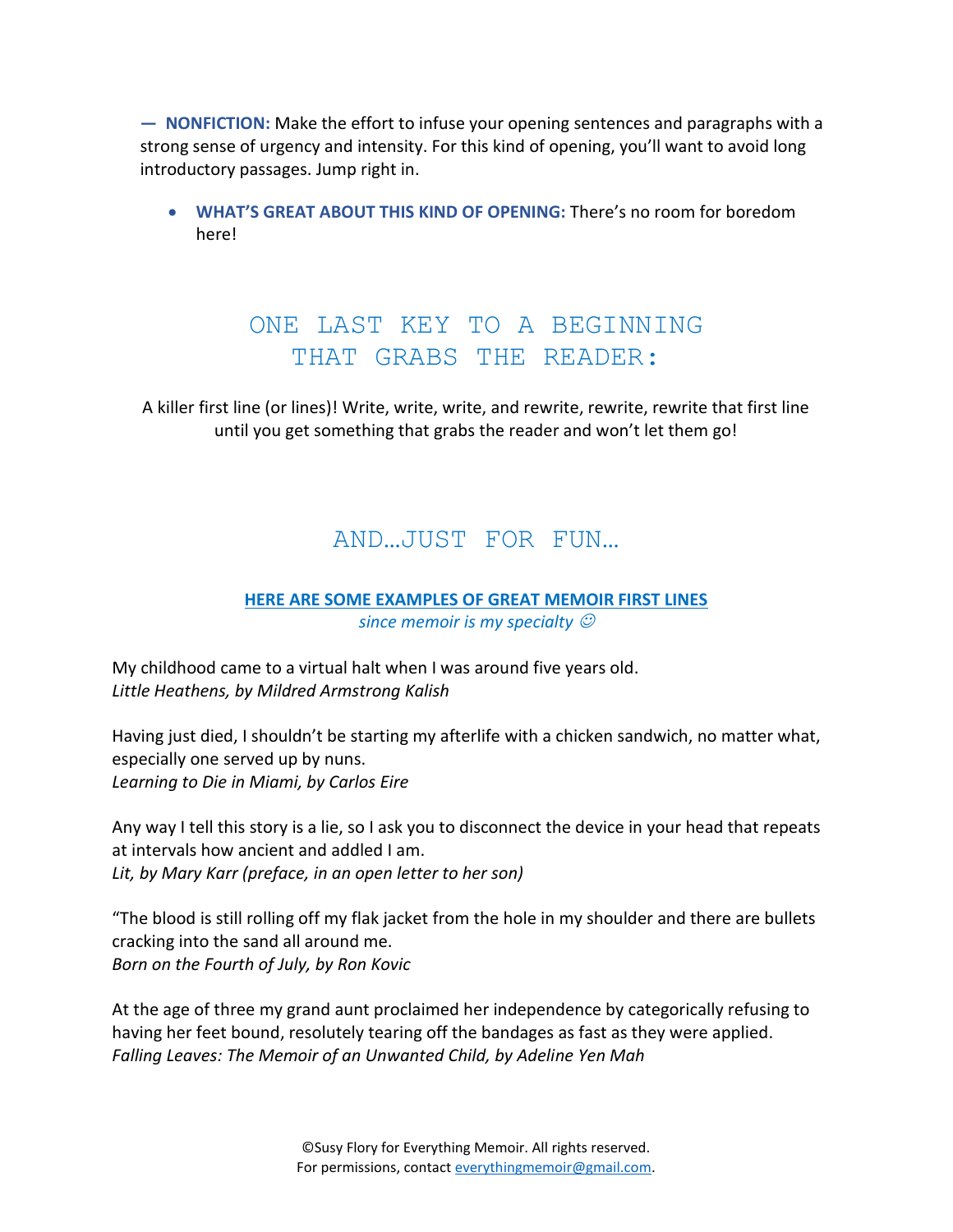My mother's hand was open like a bisque cup, all porcelain, and Christ Jesus' fingers were tentacles entangled around her palm. *Daughter of the Queen of Sheba, by Jacki Lyden*

The phone shouldn't ring this early. *Her Last Death, by Susanna Sonnenberg*

I was sitting in a taxi, wondering if I had overdressed for the evening, when I looked out the window and saw Mom rooting through the dumpster. *The Glass Castle, by Jeannette Walls*

Our mother died three times. *The Kids Are All Right, by Diana, Liz, Amanda, and Dan Welch*

"Early childhood memories don't always remain in the right order or come back the moment they're called, preferring to remain stubbornly locked in secret compartments deep in the filing cabinets of my mind. *The Little Prisoner, by Jane Elliott, Andrew Crofts*

Worse than the ordinary miserable childhood is the miserable Irish childhood, and worse yet is the miserable Irish Catholic childhood. *Angela's Ashes, by Frank McCourt*

#### **HERE ARE SOME FROM MEMOIRS I'VE WRITTEN:**

I knew I was in trouble when they took away my shoes. *Shoes: A Holocaust Memoir*

The first time I saw Metro Meteor I noticed his eyes. *Painting With Metro*

September 11, 2001: I can feel her body quivering. It's twelve thirty in the morning, and Roselle is afraid of the thunder. Again. *Thunder Dog*

It was like a recurring nightmare, but I wasn't exactly scared. It was more like a shot of adrenaline… *Miracle on Voodoo Mountain*

Once upon a time a girl from town met a boy from the woods. *The Good, the Bad, and the Grace of God*

It's well before sunup on the south side of Mount Everest, and I'm in my tent at Camp 2, twenty-one thousand feet up in the sky, on my way to the summit.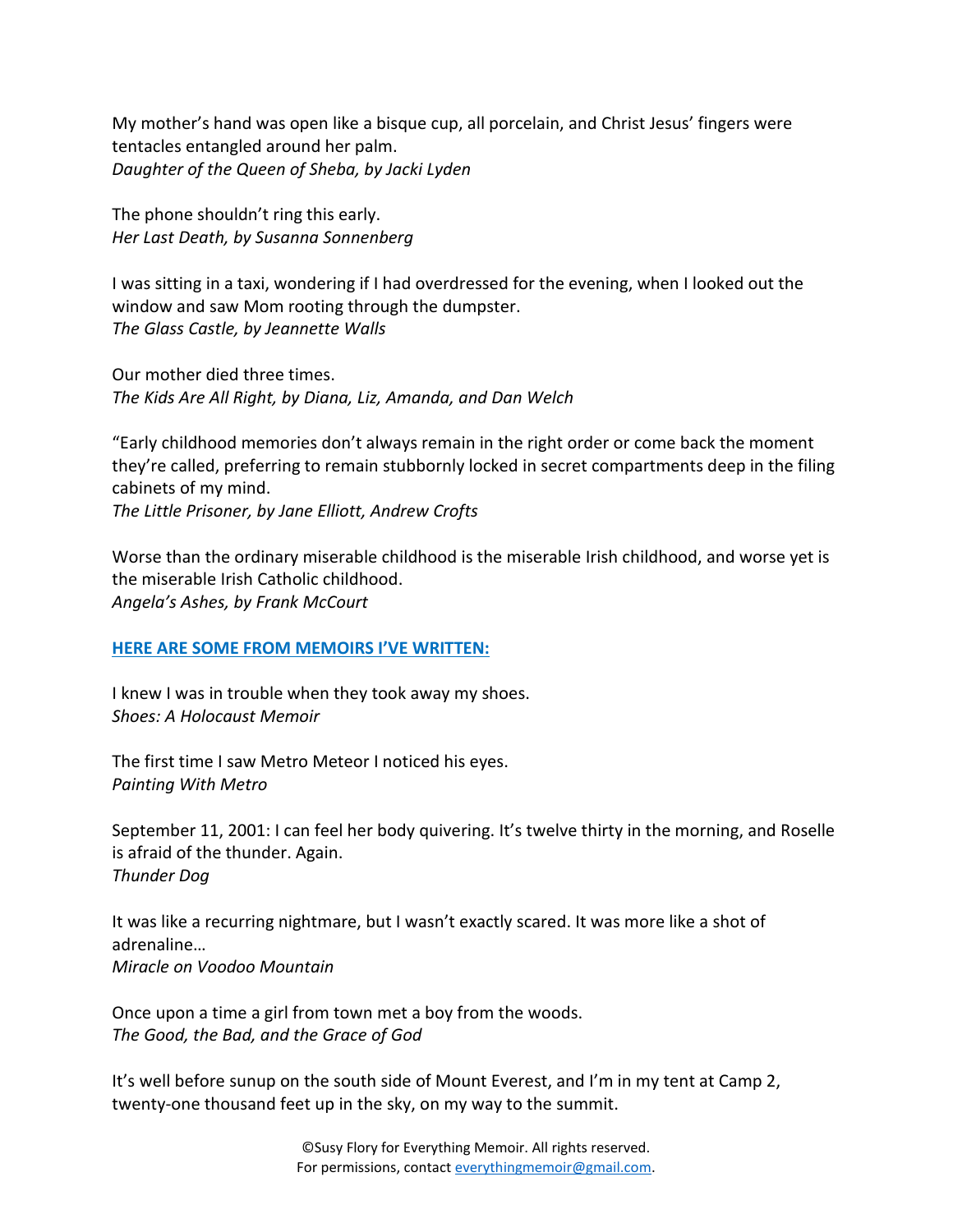*The Sky Below*

I grew up on the back of a donkey, a restless daydreamer who loved setting out to explore what I would come to see as paradise, although I didn't really appreciate Ireland until I nearly lost it. *Sanctuary*

# **GOOD ENDINGS**

**When a reader invests time and energy and heart in reading your book,** you most definitely want to leave them feeling satisfied with the ending! The question is, how do you do that? Because there are a million ways to end a book.

**I typically rewrite my endings several times.** It's a bit of a process of trial and error until it feels right. To make sure it works, I have some readers try it out to see if they like it too!

#### **What the reader will feel after a satisfying ending to a book:**

- The beginning promise(s) of the book or story has been fulfilled
- A sense of happiness, warm fuzzies, or satisfaction
- Takeway there are things to think about, aspire to, or tell others about
- A feeling that the ending has been carefully thought out and well crafted
- A strong desire to read the next book!

### **7 Different Ways to End a Book Well**

- 8. **Bookends:** Also known as a circular ending. The story circles back to the beginning—same setting and/or characters, same idea, or same/similar wording.
	- **WHAT'S GREAT ABOUT THIS KIND OF ENDING:** There's a feeling of unity and symmetry that can feel just right—like a round trip journey.
- 9. **Lesson, or Moral Ending**: The main character in the story (if fiction or memoir), or the wise guide (if nonfiction) has grown, changed, and learned something by the end of the book. Wisdom gained and shared, especially if hard-earned, is a good way to end a book.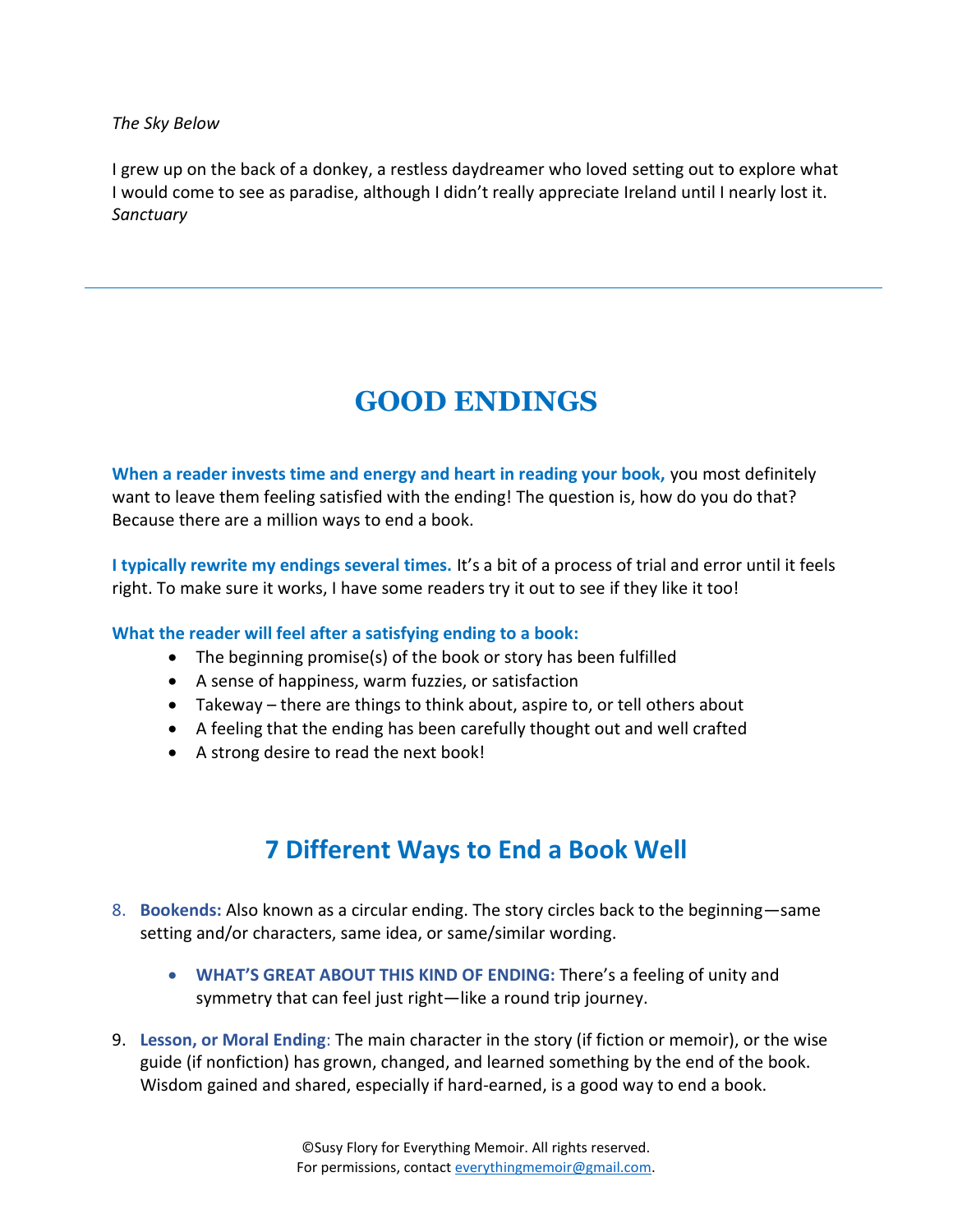- **WHAT'S GREAT ABOUT THIS KIND OF ENDING:** Readers are looking for advice and guidance from someone they know and trust; by the end of the book, they will trust you!
- 10. **Warm Fuzzies**: This ending emphasizes emotions, either of the characters or of the reader, and leaves you feeling good inside. Making the reader feel deeply is the goal here.
	- **WHAT'S GREAT ABOUT THIS KIND OF ENDING:** If you can leave a reader feeling happy inside, they will want to read more from you.
- 11. **Dialogue Ending:** Your book ends with an important conversation between two characters, a powerful or poignant quote, or an internal dialogue. This kind of ending is relatable and memorable.
	- **WHAT'S GREAT ABOUT THIS KIND OF ENDING:** Dialogue is engaging and invites the reader to pay close attention.
- 12. **Unforgettable Image:** Use the power and beauty of words to paint an unforgettable image using vivid details that appeal to the many different senses (there are more than five!) This kind of ending touches emotions and conveys a mood.
	- **WHAT'S GREAT ABOUT THIS KIND OF ENDING:** Creating an immersive scene will help the reader remember your story or your ideas on a deep level.
- 13. **Cliffhanger:** This kind of ending leaves the reader hanging, and wanting more. This is a good ending to use if you're planning a series or a sequel, and works best if the next book is already available (so your reader won't have to wait).
	- **WHAT'S GREAT ABOUT THIS KIND OF ENDING:** Well-crafted cliffhangers are almost irresistible.
- 14. **Surprise!** Designing and crafting an unexpected twist can make for a nice surprise at the end of a book. If you're writing a novel or memoir, reveal something unexpected. If you're writing nonfiction, include an extra bonus or premium as a surprise.
	- **WHAT'S GREAT ABOUT THIS KIND OF ENDING:** The unexpected extra is fun for both reader and writer!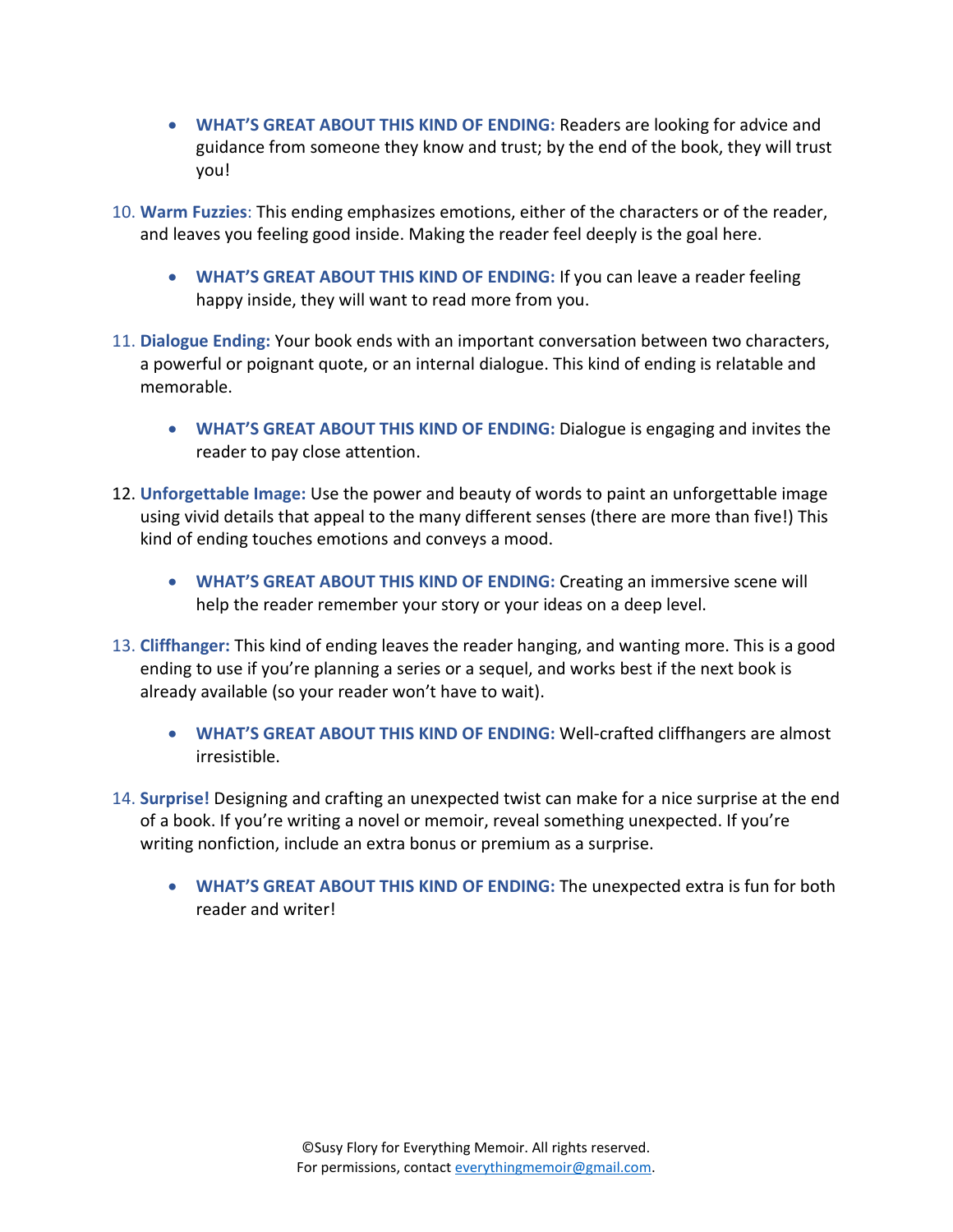# **ONE LAST KEY TO A SATISFYING ENDING:**

A satisfying ending *rarely* shows up in the first draft. Try using a placeholder for your ending—a few paragraphs you dash off to hold the space for something better. All you're trying for is an "okay" ending, so you can finish your first draft. But on the rewrite, when you have more clarity and a better sense of exactly who and what your book is, you can aim for a more satisfying ending. Writing an ending is not one and done; plan for 3, 4, 5, 6, or even more tries. I commonly write 3-4 endings, and sometimes more.

**KEY:** It won't be 100% perfect, but if you put in the work, your ending will get better and better—especially if you get some reader feedback. (Be sure to use readers who are avid readers of the genre you are working in.)

#### **HERE ARE SOME EXAMPLES OF SATISFYING ENDINGS**

His soul swooned slowly as he heard the snow falling faintly through the universe and faintly falling, like the descent of their last end, upon all the living and the dead. *The Dead*, by James Joyce

Very few castaways can claim to have survived so long at sea as Mr. Patel, and none in the company of an adult Bengal tiger. *Life of Pi,* by Yann Martel

But wherever they go, and whatever happens to them on the way, in that enchanted place on the top of the Forest a little boy and his Bear will always be playing. *The House At Pooh Corner,* by A.A. Milne

It is not often that someone comes along who is a true friend and a good writer. Charlotte was both.

*Charlotte's Web*, by E.B. White

For Siddalee Walker, the need to understand has passed, at least for the moment. All that was left was love and wonder. *Divine Secrets of the Ya-Ya Sisterhood,* by Rebecca Wells

But I don't think us feel old at all. And us so happy. Matter of fact, I think this the youngest us ever felt.

*The Color Purple,* by Alice Walker

Up out of the lampshade, startled by the overhead light, flew a large nocturnal butterfly that began circling the room. The strains of the piano and violin rose up weakly from below.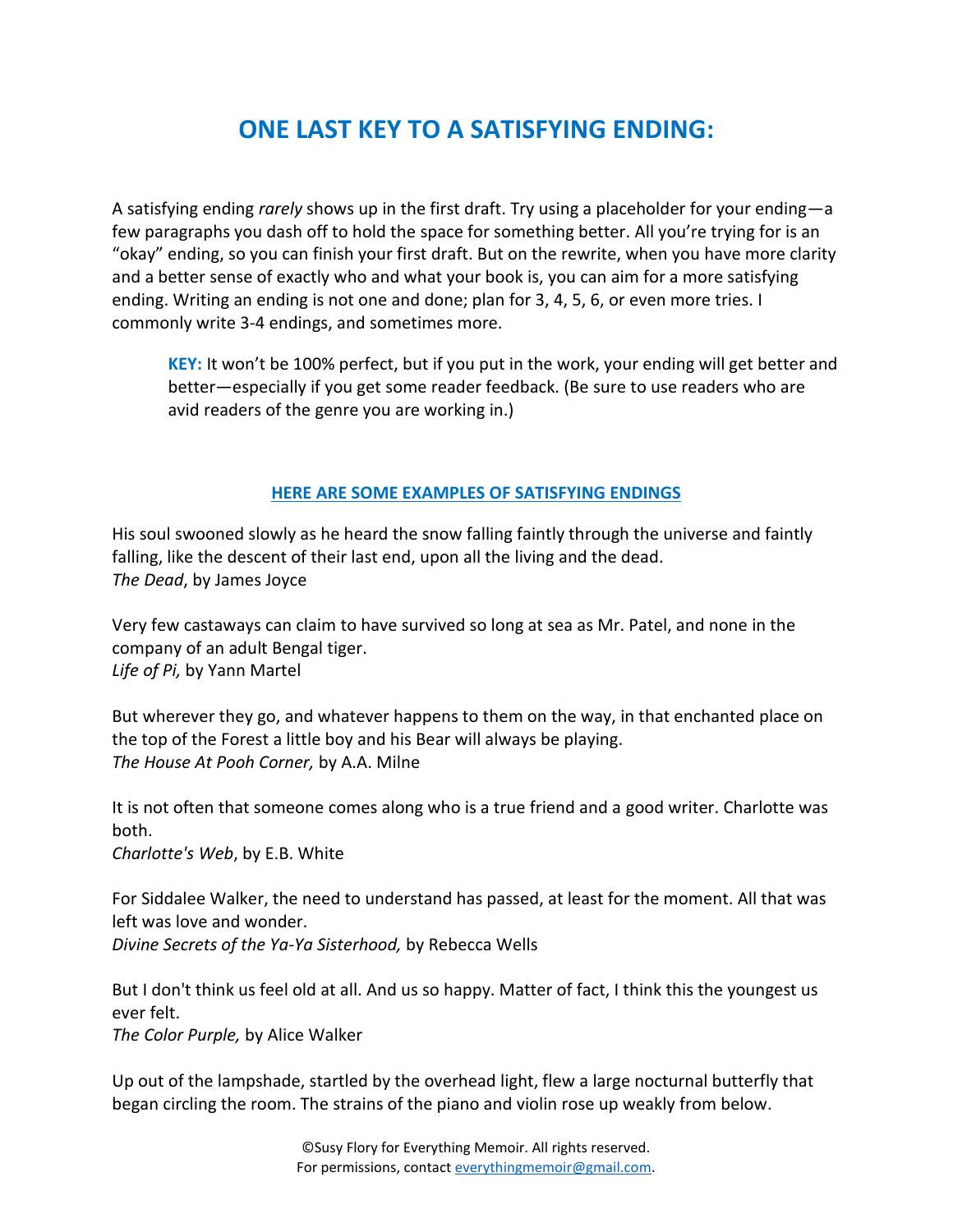#### *The Unbearable Lightness of Being,* by Milan Kundera

How wonderful the flavor, the aroma of her kitchen, her stories as she prepared the meal, her Christmas Rolls! I don't know why mine never turn out like hers, or why my tears flow so freely when I prepare them - perhaps I am as sensitive to onions as Tita, my great-aunt, who will go on living as long as there is someone who cooks her recipes. *Like Water for Chocolate,* by Laura Esquivel

We sat there for a long time, till the crowd around us thinned, till the sun shifted and the light changed. Till we felt our eyes could meet again, without the tears. *Sarah's Key,* by Tatiana de Rosnay

#### **HERE ARE SOME ENDINGS FROM MEMOIRS I'VE WRITTEN:**

Want to start changing the world? Take heart; you don't need magic bracelets or a golden lasso. For that matter, you don't have to be a Harriet Tubman, either, or an Eleanor Roosevelt or a Jane Austen. To make a difference and change the world, all you have to do is look around and say this: "What can I do that isn't going to get done unless I do it, just because of who I am?" Then get up off the couch. And start a little adventure. *So Long Status Quo*

As I rest on the cool tile, I listen to their sweet voices take turns praying.

"Thank you for food."

"Thank you for Mommy."

"Thank you for Daddy."

Then I trail off into my own thoughts about the transformations I have seen, from biting, scratching, and yelling to kissing, hugging, and whispering sweet prayers. I think to myself, This is redemption, this is beauty, and this is the miracle.

*Miracle on Voodoo Mountain*

A deep happiness descended over me, like a column of sunlight across my back. Metro and I had come so far. We trotted to the end of the field and reached the trailhead. I leaned down and rubbed Metro's neck. "Are you ready for some trail?"

He didn't respond, and I didn't expect him to. But I knew where he wanted to go. His ears turned forwards and his head lifted as his nostrils flared, drinking in the wild and dark beauty before us. Then we stepped out of the field and into the woods. *Painting With Metro*

I looked up at the stars and talked to the One who made them. *God, where have I been? Where have we been? You are good and gracious and most awesome. Thank You for the life I have. I am so sorry for so much of what I've been and who I was.*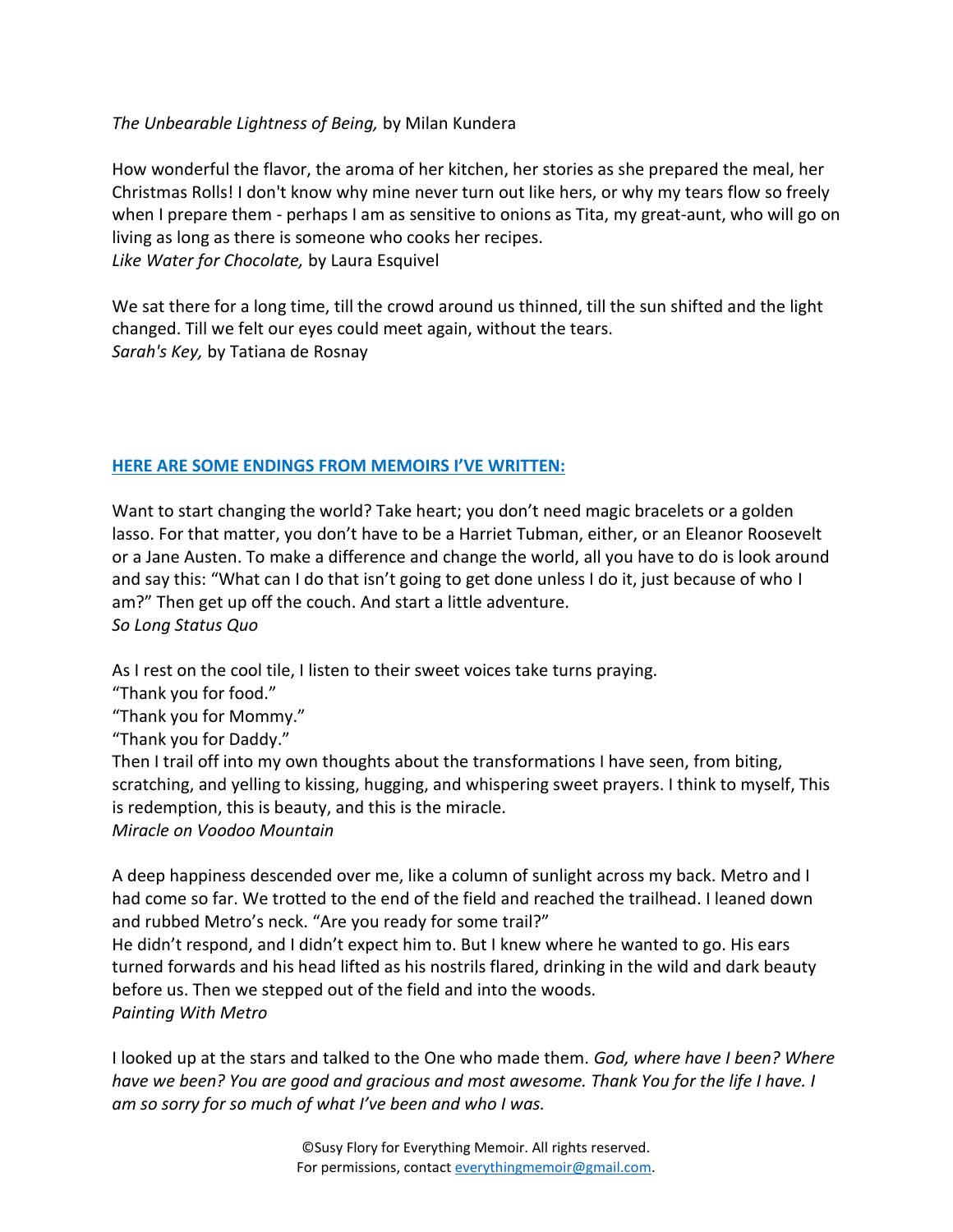I leaned back into my camp chair. Austin was growing up, but so was I. I slipped to my knees right beside Austin. I lightly touched his face. "Thank you, Auz. I love you." Then I sat in my chair and drank my coffee. The best cup ever. *The Unbreakable Boy*

Cling to God, and let His love radically change your life with the riches only He can bring. He's madly in love with you, you know.

*Desired By God*

#### Guide Dog Wisdom

#### *What I Learned From Roselle on 9-11*

- 1. There's a time to work and a time to play. Know the difference. When the harness goes on, it's time to work. Work hard; others are depending on you.
- 2. Focus in and use all of your senses. Learn to tell the difference between a harmless thunderstorm and a true emergency. Don't let your sight get in the way of your vision.
- 3. Sometimes the way is hard, but if you work together, someone will pass along a water bottle just when you need it.
- 4. Always, but always, kiss firefighters.
- 5. Ignore distractions. There's more to life than playing fetch or chasing tennis balls.
- 6. Listen carefully to those who are wiser and more experienced than you. They'll help you find the way.
- 7. Don't stop until work is over. Sometimes being a hero is just doing your job.
- 8. The dust cloud won't last forever. Keep going and look for the way out. It will come.
- 9. Shake off the dust and move on. Remember the first guide dog command? "Forward."

10. When work is over, play hard with your friends. And don't forget to share your Booda Bone. *Thunder Dog*

Our lives have been filled with love and laughter and lots of fun, but there have been stumbles and struggles and tears too. Life is complicated, but we know that if we continue to follow the Lord, step by step, He'll shine a light and lead us down the right path. He'll do that for you, too, if you only ask Him.

Once upon a time a girl from town met a boy from the woods. And you know what? They lived happily ever after.

The end.

Well, actually, it's just the beginning!

*The Good, the Bad, and the Grace of God*

But I have learned how to dream big and then set course to make it happen. I've learned the essentials: keeping laser focused, visualizing the path to success, maintaining a strong support network, training for success but preparing for failures along the way, and having confidence tempered by humility and a dose of luck. If you are ready for the call of opportunity when it rings, and you are willing to put in the work required, it's remarkable how dreamlets emerge, tangible, from the fog of unrealized dreams. It's really not all that hard if you aren't afraid